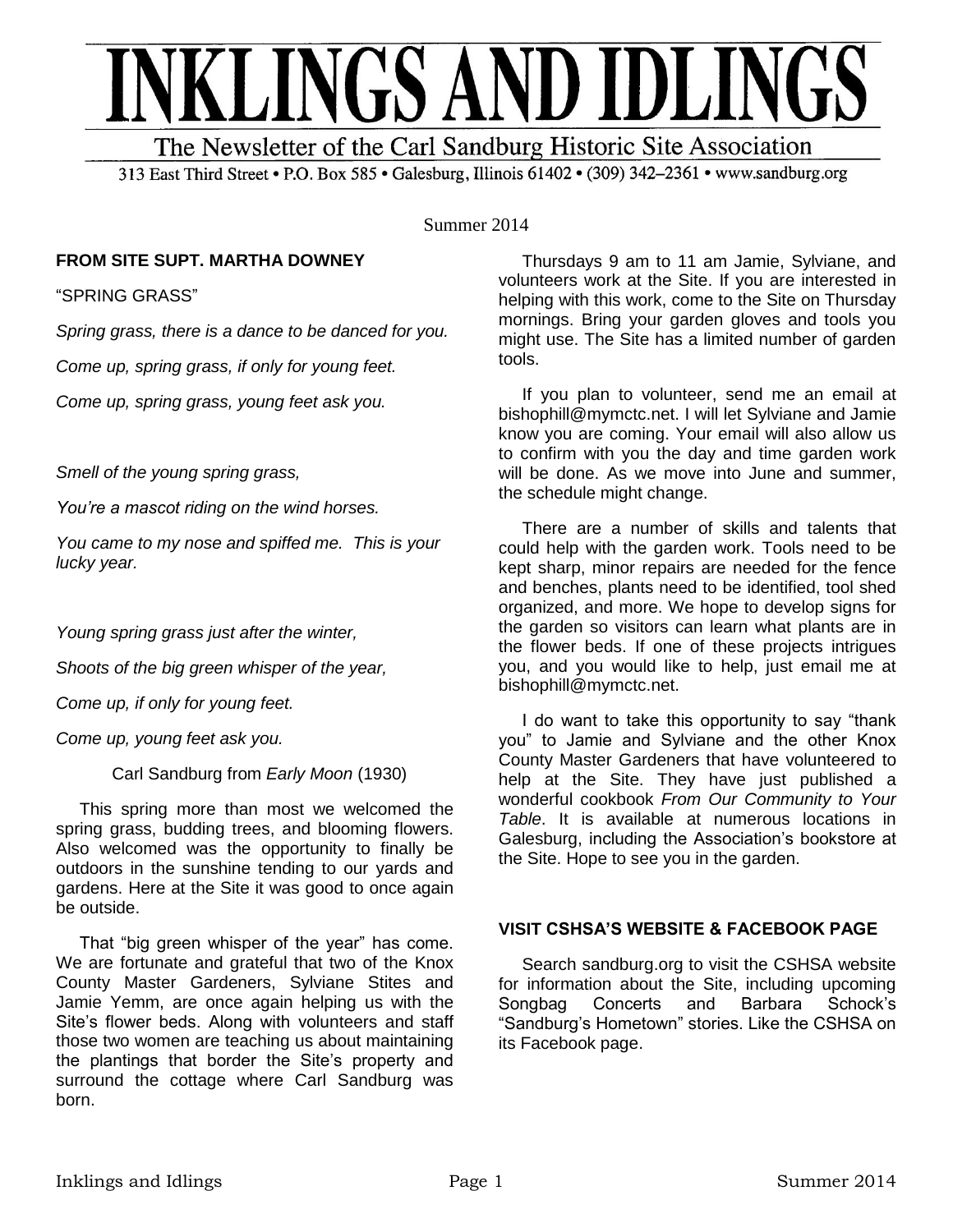#### **CARL SANDBURG'S FIRST BIG FAN: THE STORY OF C.L. EDSON**  By Will and Luz Schick

(*Ed. Note: This is the third and final installment by CSHSA members Will and Luz Schick about C.L. Edson. They are in the process of writing a book about Mr. Edson and his three brothers, country editors in small Kansas and Nebraska towns, and "their take on the America unfolding in their lifetimes in the early 20th century—rural socialism, the Great Depression, the Mexican and 'Bohemian' immigrants they encountered, the decline of the Mayflower Puritans who were their direct ancestors." If any of you have information on the Edson brothers or know where other Sandburg letters to* 

*C.L. Edson can be found, please notify the Schicks.)*

#### **"There was something of the Carl Sandburg in me…"**

 Despite his awareness of his limitations, Edson was reckless and derailed his career in 1926 when he anonymously published an autobiographical novel, *The Great American Ass*. In the novel, which received generally disastrous reviews, he committed what we would now call career suicide: while still an active player in the high-pressure New York City newspaper scene, he wrote with reckless honesty about his hazing and other negative early experiences in New York. A particular target of his harshness was Franklin P. Adams, who at the time was still a popular, influential columnist and had graciously written a preface for *The Gentle Art of Columning*.

 Edson did his best to shake off the bad reviews and soldiered on. He gradually absorbed the fact that his star was fading and finally returned to Kansas City in 1931. At first he had some success in the freelance markets, and worked hard on several book-length works that never attracted a publisher. But the Great Depression did him in, and he ended up taking a position with the Kansas Federal Writers' Project in Topeka, Kansas, which is where he lived out his final days. Shortly after his FWP job ended, he wrote a desperate letter to Sandburg. It wasn't the only desperate letter he wrote at the time. Among others, Don Marquis, H. L. Mencken, and Walter Winchell also heard from him.

 And what was up with Carl Sandburg at the time? Most recently, he had been awarded the Pulitzer for the final installment of his landmark biography of Abraham Lincoln.

 Edson's last, sad letter to Sandburg was mailed from a shabby railroaders' hotel near downtown Topeka on February 24, 1942. It was addressed simply "Poet Carl Sandburg, SOMEWHERE IN AMERICA." He began by recalling, once again, the time he and Sandburg attended a baseball game in Chicago, then recounts a near meeting they had in Topeka in the late 1930s.

 *You lectured in Topeka in the last few years when I was here on Federal poor relief, the WPA Writers' Project, and one of my new-found friends, R. R. Macgregor, an old friend of yours, went back stage to meet you. I didn't barge in because things aren't done that way. You could have done nothing for me, and I could only have weighed your spirit down with a new load.*

 *Everything came out all right. You finished your monumental biography of Lincoln, and I continued living in John Brown's Body Land until hell wouldn't have me….*

 *I was a softie in many ways, but there was something of the Carl (Charles August) Sandburg in me, and now at 61, I am a rugged specimen. When you were slashing out Chicago poems and slabs of the sunburned west during the revolt against rhymed and formalized verse, you suggested that I was still a slave to convention because I still wrote in rhyme. Carl, old friend, rhyme comes so easily to me that I can't escape it. Pope said: "I lisped in numbers, for the numbers came." As a baby he composed rhymed couplets. A somewhat similar fate was mine.*

 Edson devoted much of this three-page letter to typing out three poems he wanted Sandburg to critique for him, and perhaps recommend to a publisher. He also wanted Sandburg to have a look at more than one book-length collection of poems.

 But there was little Sandburg could do. Times had changed, and the market for poetry was rapidly shrinking. In his biography of Ira Gershwin, Philip Furia described the literary landscape just before World War I, "Poetry in those years was everywhere, it seemed—even in the daily newspapers. All the big New York papers carried regular columns devoted to light verse; F.P.A's [Franklin P. Adams's] 'The Conning Tower' in the New York World was the most famous, but there was also Don Marquis's 'Sun Dial' in the Sun and C.L. Edson's 'Always in Good Humor,' in The Daily Mail."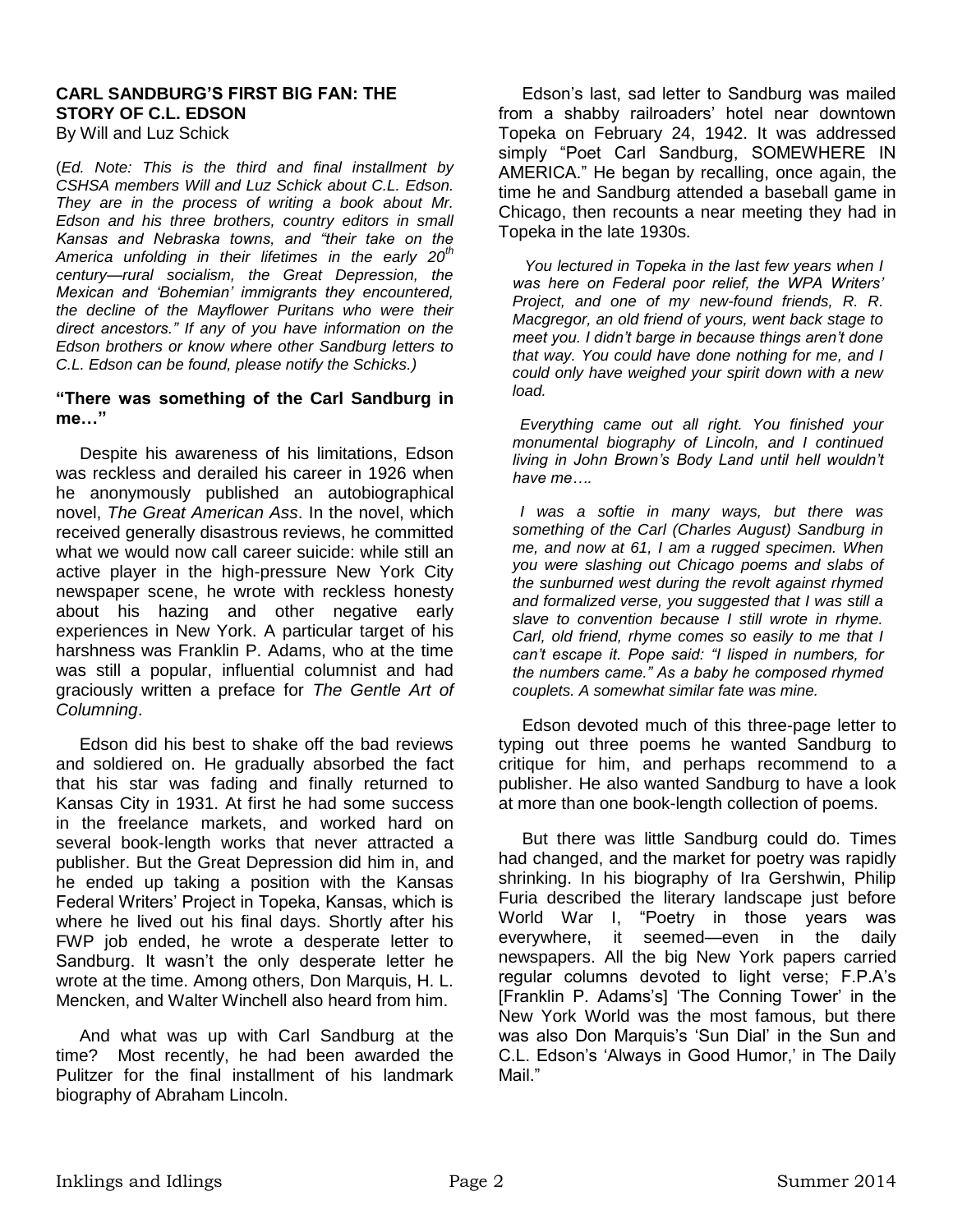It wasn't like that anymore, and Sandburg had to be the bearer of bad news. The only Sandburg letter to Edson of which Sandburg kept a copy was an undated response to Edson's 1942 letter,

#### *Dear Charley Edson*

 *Your letter I have read more than once, some lines 6 times and more. It gathers a brooding human spirit that didn't quite get into your anonymous autobiography which I read some years back. As I write this, out of the mood of having read your letter again, and roving across the years since you got out The Automobile and I edited The Lombard Review, I wonder about the several narrow shaves I had with Old Man Death and I can't say for sure why I am not lingering along in some penitentiary cell for something done in a mental haze.* 

 *Now to your immediate points. First, my work schedule and commitments are such that I don't see where I would get the time to fairly and decently read a book manuscript. And second, I wouldn't dare make a guess as to what might be worth publishing in this hour by way of verse. What few recommendations I have made across the past ten years don't look bright now from a publisher's viewpoint. And in this particular hour—what the hell—who can say what is the poetry wanted for publication? Of course, there is always the portfolio poetry, written with no expectation that any audience might care for it: I have four books of that kind of poetry and I read it and know it's good but it may be years and it may be never that it will get published.* 

 *This is a long letter, feller. Maybe we'll meet sometime again, in Kansas, and talk it over further*.

 Carl Sandburg soon moved to North Carolina to raise goats, write his autobiography, and cement his well-deserved reputation as a national treasure.

 Charley Edson remained in his Topeka railroaders' hotel until it was torn down in 1963. The Associated Press picked up a local story about him at the time, but the sympathy and the brief flurry of renewed fame did him no good. After his Federal Writers' Project job ended, he occasionally washed dishes to supplement his \$91 monthly relief check, which he turned over to his landlady in exchange for room and board. Until at least 1954, when he was 73 years old, he still occasionally sold a poem, short story, or book review to some marginal publication. In the late 1940s, a fire in his hotel destroyed some of his papers, which may be what happened to the letters Sandburg had sent to him. He spent the last several years of his life in a Topeka nursing home, where he died in 1975 two days before his 94th birthday.



C.L. Edson in 1963

# **LILIAN SANDBURG AND CARL SANDBURG'S SUCCESS**

By Jerry Shea

 Carl Sandburg's accomplishments are in themselves remarkable, but without the help and stability of his wife it is certain Sandburg would not have been the same man we read about today. It was Lilian who kept the home a safe place for the writer to retreat to for privacy and quiet, spend time with his children, and grow.

 By 1926 when Sandburg had published *Abraham Lincoln: The Prairie Years* and produced four volumes of poetry, as well as the *Rootabaga Stories*, Lilian had been vacationing yearly in Michigan with their three daughters, leaving behind the hot and bustling Chicago area. The first site frequented by the family was in Tower Hill near Three Oaks, Michigan. With the windfall from the Lincoln book and serial rights Mr. Sandburg suggested they purchase something permanent which would also be close enough for him to escape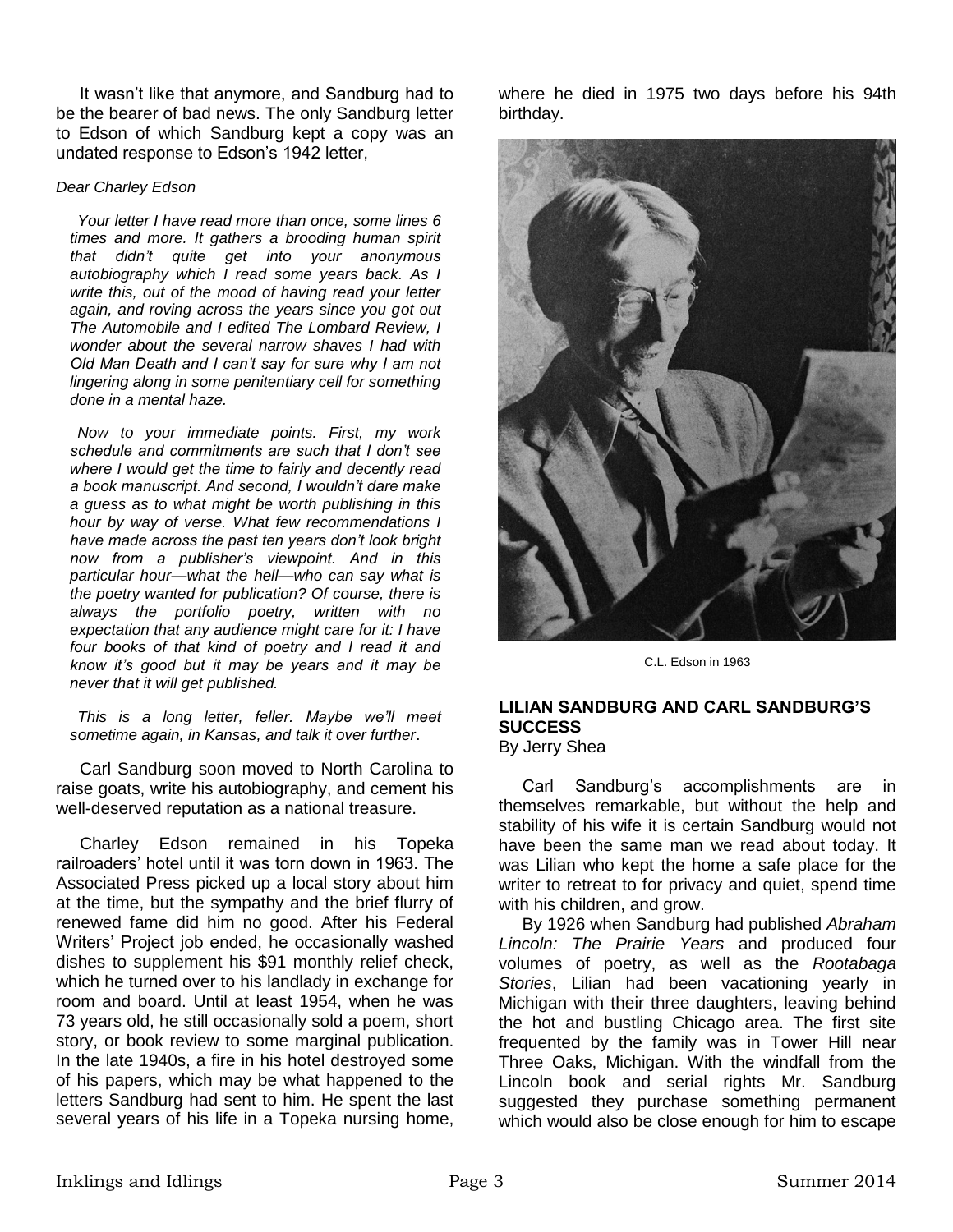to, join the family, and yet allow him to remain close to Chicago for his work at the *Daily News*. A small parcel was bought and Lilian hired a local carpenter to build a one-room dwelling for Carl to use solely for his writing undisturbed. It sat 100 yards from the main house. A stove for heating was added along with his typewriter and bookshelves.

 It was a perfect fit for everyone, Sandburg could be away from the busy Chicago, find quiet, spend time with the children, and have that support Lilian could provide. Shortly thereafter a larger parcel of five acres was purchased nearby. Sandburg named it Paw Paw, and would refer to it often in a whimsical way.

 In time a three story house was constructed. It was full of windows, and the top floor was divided into Mr. Sandburg's bedroom and his writing space. A balcony was added where the poet could write in the sun and fresh air. One neighbor referred to the house as a "Swedish hotel." An important addition was a concrete and steel vault to protect his growing manuscript collection. Neighbors were abuzz about the man who slept till noon and was rumored to write naked from time to time on the balcony. Carl Sandburg was fifty years old in 1928 when he was movie critic for the Chicago *Daily News*, Good Morning America was published, and he is invited to read at Harvard.

 Lilian too was moving ahead with plans of her own. More land adjacent to the five acres was secured. She began farming. Trees were planted to stop erosion and form a windbreak as the beginning of an extensive orchard. A small shed was erected to process the bounty from her vegetable garden.

 By September 200 quarts of string beans, corn, spinach, broccoli, lima beans, cantaloupe, and pumpkins were put up. Her orchards were complete with five varieties of pears, five varieties of apples, including McIntosh, Jonathan, Golden, and Fall Pippin, apricots, nectarines, plums, four varieties of cherries, and Belle of Georgia, Hale Haven, and Golden Jubilee peaches. Catwba, Niagara, and Delaware grapes were planted.

 Shortly after, a pig was purchased, six geese, Peking ducks, rabbits, and chickens. Helga begged for a cow, but her father suggested a goat saying, "Have you ever tried getting a cow in a car?" That suggestion changed their lives and led to a more

remarkable future for Lilian as she managed the children, provided a sanctuary for her husband, continued to encourage and support him, yet find her own path of success. Over the next years Lilian bred new lines of goats, winning blue ribbons nationally. She toured county and state fairs in the Midwest with Helga in summers and falls and became famous for her work with goats, building herds, and selling goat milk.

 During this time Sandburg said, "[A]t home it is the nicest all around summer the gang has had." Lilian Sandburg had set the standard for managing a home, providing for her famous husband while he was on his way to winning his first Pulitzer Prize, and finding fame of her own for her work.

 For more insights read *Where Love Begins* by Helga Sandburg.

### **IDLE THOUGHTS ON FESTIVAL WEEKEND** By Jonathan Gillard Daly

(*Ed. Note*: *Jon and Gale Daly of Milwaukee visited Galesburg in April to attend the Carl Sandburg Festival for the Mind. Jon is working on a performance piece about Sandburg.*)

 For the third time during this, my first full day in Galesburg, I sat in my idling auto, watching yet another procession of railroad cars courtesy of the BNSF Railroad. I am learning that in Galesburg these extended moments are frequent and inevitable, and that the best use of time is to take advantage of the opportunity to pause and ponder.

 I am in Galesburg for the annual Carl Sandburg Festival For the Mind, and I've just enjoyed the first of what will be several splendid presentations by Penelope Niven, author of the inarguably definitive biography of Galesburg's favorite son. At the end of her presentation she was asked a question that I was to hear several times over the weekend, "Is it true that Sandburg hated Galesburg?"

 As I waited in my car for the train to pass along, I remembered Sandburg's own words, "I hated my hometown and yet I loved it. And I hated and loved myself about the same as I did the town and the people. I knew then as I know now that it was a pretty good home town to grow up in. I came to see that my trouble was inside of myself more than it was in the town and its people."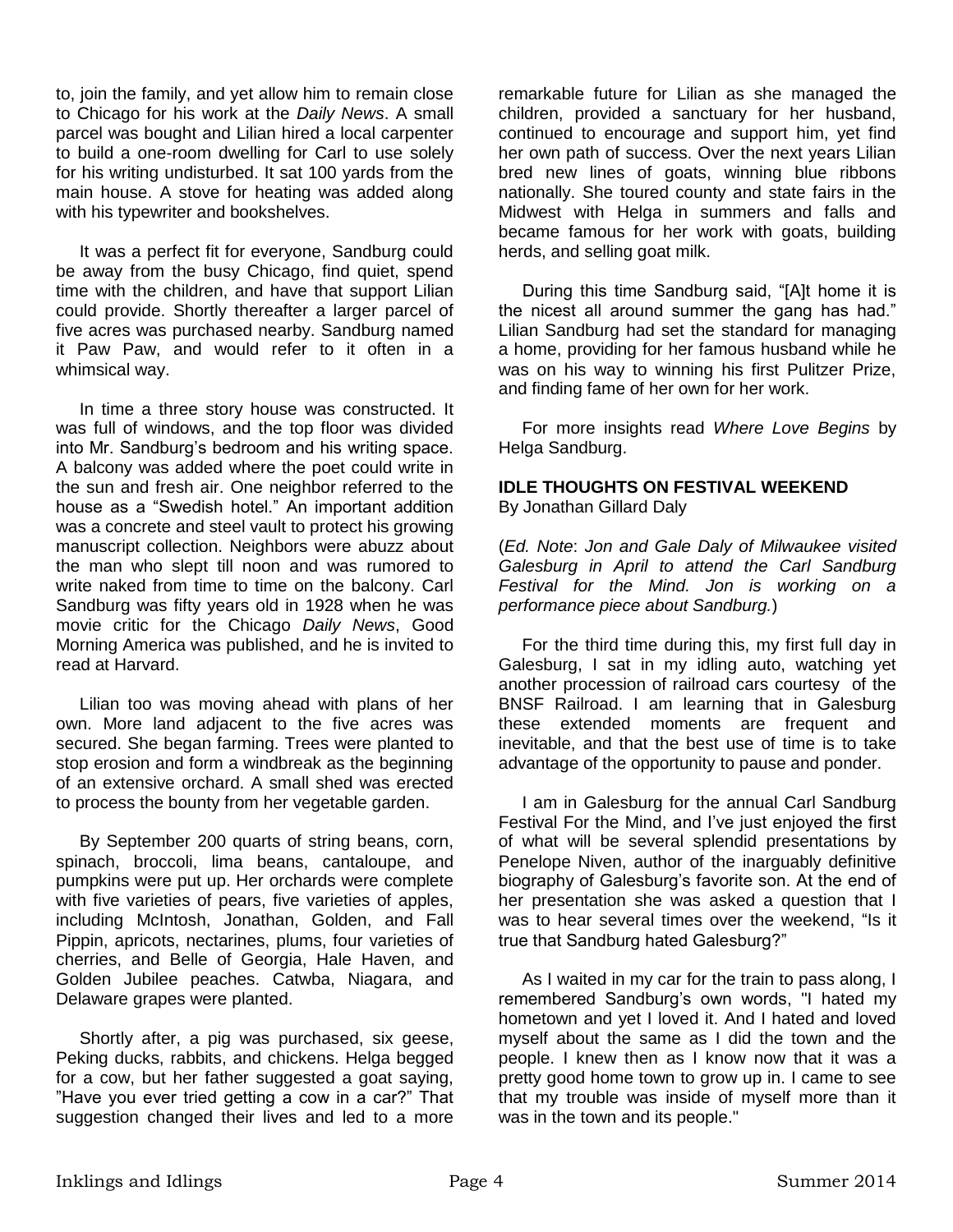Sandburg was such a gifted, restless soul that one town, however beloved, couldn't possibly contain the entirety of his ambition. But the very core value that guided his work--a deep and abiding love and respect for The People--was developed and nurtured in Galesburg. And here I was with my wife Gale on a beautiful spring weekend, walking along streets where Carl had walked as a youth, looking up at the sky he saw, and enjoying the unique experience of meeting scores of people who share an appreciation for the life and work of one of America's most beloved poets.

 The weekend of the Sandburg Festival was quite literally a breath of fresh air, coming as it did after a long, harsh winter; and there was a rousing energy in that spring breeze, fueled by a communal love of poetry, by civic pride in Galesburg's favorite son, and by the fellowship of a town that values its heritage and its place in American literary history.

 I have so many wonderful memories of what I experienced in Galesburg that it hardly seems possible that it all took place over just a few days. Starting with the dedication of Lonnie Stewart's magnificent sculpture on a rain-spattered afternoon, and moving on to Penelope Niven's lectures, as well as a rare opportunity to hear a terrific reading of Norman Corwin's *The World of Carl Sandburg*, and ending (for us, because we had to drive back to Milwaukee) with an inspiring writers' workshop on Saturday morning, I was thoroughly moved, engaged, and energized from beginning to end.

 I would be remiss not to mention all the fun that Gale and I had just taking in the town--dining at a wonderful shop just off Main Street (featuring a terrific salad with avocado and asparagus salad, that I know Carl would have loved), browsing through antique shops, enjoying a long walk through town, stopping to admire the houses on Berrien Street where Carl grew up, and spending an afternoon at Knox College, sitting on a park bench outside the library, enjoying the sunshine. I will be returning to Galesburg, and soon. My weekend at the Festival has been an important step in the journey that I'm on, to create a performance piece based on Carl Sandburg's life, times, and work. After spending such a heady, exciting weekend with so many lovers of all things "Sandburgian," I realize that the project I envision means much more to me than I even realized. Carl Sandburg is a great American treasure, a writer who is, to borrow a phrase from Penelope Niven, "too good and too important and too wise to ever be allowed to die."

 The process of creation can be a lonely business, and it's a long, long road from inception to completion; encouragement and inspiration along the way is vital to the success of any creative endeavor. My weekend in Galesburg has been integral in making me realize the meaning, vocation, and importance in making sure that the work of Carl Sandburg is preserved for generations of readers.

 Thank you, Galesburg, for showing Gale and me an unforgettable time. Robin Metz and Jeff Douglas were both so very generous with their time, helping me uncover yet more archival material. Chuck Bednar, Barry Swanson, Mike Hobbs and Robin Demott were all so encouraging and enthusiastic to hear of my project. Lonnie Stewart and Penelope Niven have inspired me with their own virtuosity. And Ryan and Martha sold me lots of books, which I am enjoying thoroughly!

 I'm already looking forward to the next visit, and to making new friends in Galesburg.

With gratitude and affection,

Jon Daly

# **ELBERT HUBBARD**

By Barbara Schock

 During the nineteenth century American life came to Galesburg on the railroads in the the form of plays, circuses, politicians, opera stars, authors, and others. The men who invested their wealth in securing the railroads through the city accomplished more than they had expected. Their purpose had been to haul farm products to market and to ship and receive manufactured goods. Passenger traffic wasn't uppermost in their minds. Over time the network of rails connected the entire country.

 Young Carl Sandburg was a beneficiary of that network. He heard the speeches of William Jennings Bryan, Robert Ingersoll, Henry Ward Beecher, and Elbert Hubbard, among others. As a student at Lombard College, Sandburg attended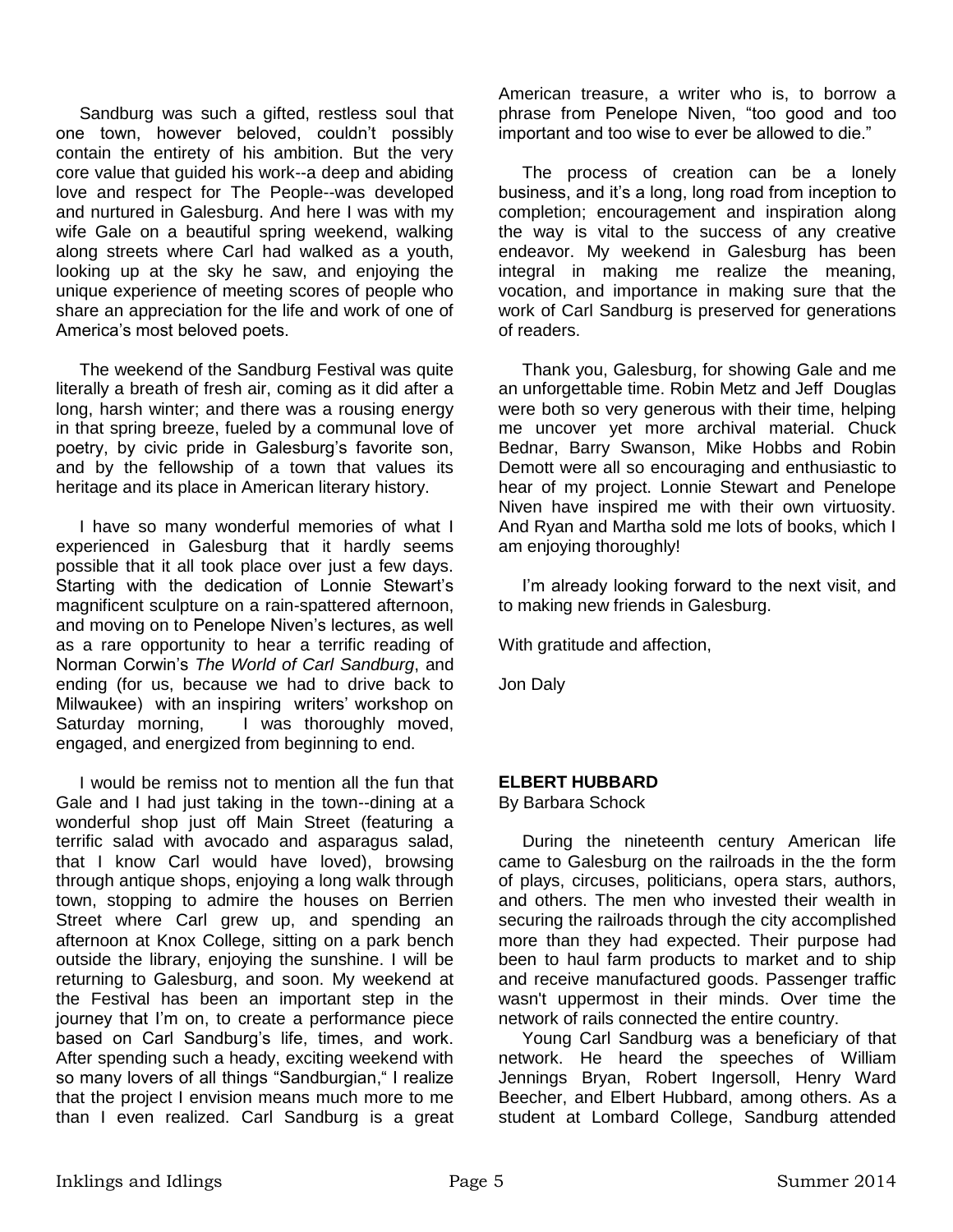lectures at Knox College, in the Auditorium north of the Public Square, and under the Chautauqua tent in Highland Park.

 After hearing Elbert Hubbard, Sandburg and other students went backstage to shake his hand. He was impressed by the man and his lecture. Later Sandburg sent a copy of *The Cannibal*, the college yearbook which he had helped create, to Hubbard and received a complimentary letter in return.

 Elbert Hubbard was born in Bloomington, Illinois on June 19, 1856. At the age of sixteen he began peddling from a wagon for his cousin's soap company. Several years later the company was divided between the partners. Hubbard became a partner in the Larkin Soap Company located in Buffalo, New York. They used direct marketing and offered premiums, innovations at the time, to buyers of the product.

 In 1892 Hubbard decided to sell his portion of the soap company for \$75,000 (almost \$2 million in today's money). He had become interested in the Arts and Crafts Movement and wanted to be a writer. He visited William Morris in England who was a leader in the Movement. Upon returning home, Hubbard joined Henry Taber, a newspaper publisher, in publishing a small magazine, *The Philistine*. In 1895, Hubbard purchased the magazine and the Roycroft Press operation from Taber. The name Roycroft derived from two brothers named Roycroft who were bookbinders in seventeenth century England.

 During the following years Hubbard embarked upon a successful lecturing career. At the same time the Roycroft Press began producing limited edition, handcrafted books. A furniture manufacturing operation was also established.

 For the March, 1899 issue of *The Philistine* Hubbard wrote an editorial about the American work ethic. It became known as "A Message to Garcia." Hubbard took as an example the mission of Lt. Andrew Rowan. During the Spanish-American War, he had been entrusted with a letter from President William McKinley to Cuban General Garcia. Rowan was landed on the island with little information or knowledge of the terrain or General Garcia's whereabouts. General Garcia was the leader of Cuban resistance. Rowan delivered the message after a rather harrowing journey across

Cuba. Hubbard described this as an example of the work ethic and initiative of American workers.

Presidents of large companies printed copies of the article to be given to their workers to inspire them. Millions of reproductions were handed out across the United States, and Hubbard's name became a household word.

 *The Philistine* had given Hubbard a soapbox from which he could broadcast his views on work and capitalism. He believed the path to spiritual and intellectual liberation consisted of dutiful service. It fitted quite well with the capitalist point of view held by the moguls of the time.

 Carl Sandburg described Elbert Hubbard as "a first-rate businessman, farmer, horseman, huckster, poser, clown, smartaleck, fresh gazabo, wit, sage and seer—he was all of these."

 On Christmas Eve, 1902 Sandburg was able to visit Roycroft. Hubbard took him on a tour of the shops. They also delivered turkeys to Roycroft workers. Sandburg came away from Roycroft feeling he could combine writing, oratory, printing, and arts and crafts in his own career.

 In July, 1907 Sandburg was invited to Roycroft to give two lectures. The first was about his studies of Walt Whitman. The second lecture described the blunders of modern civilization. Both were well received. Sandburg hoped to get more oratorical opportunities as a result of them, but only two were received. During the rest of the summer, he sold stereoscopic views in Michigan.

 In August, 1909 Hubbard published Sandburg's poem "The Road and the End." It illustrated the style of writing he had produced by himself from all of the study and struggle of the preceding years.

 Elbert Hubbard and his second wife Alice Moore Hubbard were drowned on May 7, 1915, aboard the RMS Lusitania about 11 miles off the coast of Ireland. A German U-boat had torpedoed the pleasure ship, and 1200 passengers were lost. A son Elbert Hubbard II continued the Roycroft Company until 1938.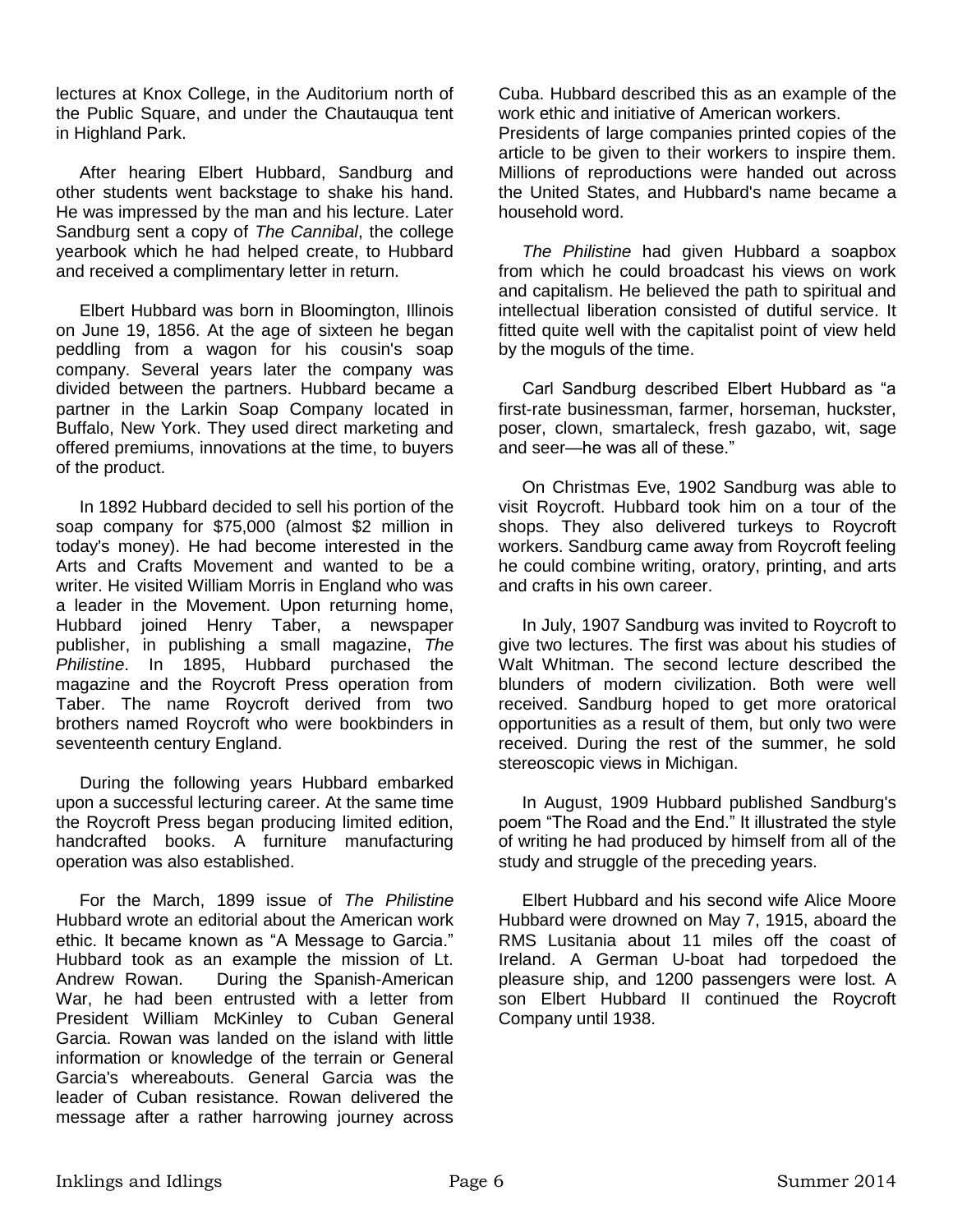# **CARL SANDBURG, HIS AWARDS AND RECOGNITIONS**

By Rex Cherrington

 Few men or women have received so much recognition in a lifetime as Carl Sandburg. I do not know of any other who received a wider array of such accolades for such a variety of worthy accomplishments. This is not by any means a complete list as I know there are more schools and prizes named in honor of Carl Sandburg all over this country and some abroad. Hopefully, this timelinetype outline of some of his awards and recognitions will be enough to persuade any who doubt the worthiness of this citizen of the universe, Carl Sandburg.

- **1898**--As a result of his Spanish-American War service a scholarship was awarded to Sandburg to attend Lombard College in Galesburg. While this might not have been his first recognition for achievement, it was the earliest of his adult life and made a remarkable difference in the rest of his life. Since young Carl had been forced to drop out of school to help support his family, he had not finished high school, but the recognition of his talent moved the administration at Lombard to make an exception and admit him as a special student on September 21,1898.
- **1899--**Also as a result of his war service, Sandburg received an appointment to the U.S. Military Academy at West Point in 1899. Due to his lack of formal education at that point in his life he was found deficient in math and grammar and was rejected on June 6. He returned to Lombard and pursued his education in Galesburg.
- **1914**--Poems were published by *Poetry Magazine* and in that year he won a cash prize for his poetry.
- **1919**--Shares the Poetry Society of America prize with Margaret Widdemer. This prize was the forerunner of the Pulitzer Prize that was not formally established until 1922. The work which won him this prize was *Cornhuskers*.
- **1921**--Shares the Annual Book Award of the Poetry Society of America with Stephen Vincent Benet.
- **1923**--Honorary Litt. D. from Lombard College.
- **1928**--Honorary Litt. D. from Knox College.
- **1931**--Honorary Litt. D. from Northwestern University.
- **1938**--Inducted into the Order of the Polar (North) Star of Sweden
- **1940**--Pulitzer Prize for history for *Abraham Lincoln: The War Years*.
- **1941**--Honorary Litt. D. from Syracuse University.
- **1946**--Birthplace is dedicated as a historic site.
- **1948**--LL. D. from Augustana College.
- **1950**--Honorary doctorate from Uppsala University in Sweden.
- **1951**--Pulitzer Prize for poetry for his *Complete Poems*.
- **1952**--National Institute of Arts and Letters gold medal for history and biography.
- **1953**--Carl Sandburg Day held in Chicago with a banquet on his birthday.
- **1953**--Commander, Order of the Polar (North) Star of Sweden.
- **1953**--Poetry Society of America gold medal.
- **1956**--Humanities Award from Albert Einstein College of Medicine.
- **1956**--Carl Sandburg Day proclaimed in November in Chicago,
- **1959**--On February 12 Sandburg addressed a joint session of Congress on the occasion of honoring the 150th birthday of Abraham Lincoln. He was only the second person who was not a government or military official to address a joint session. Historian George Bancroft had been the first, also to honor Abraham Lincoln in 1866.
- **1959**--The first year of the Grammy Awards, Carl Sandburg received a Grammy for the spoken word in the noncomedy category for his recording of Aaron Copeland's "Lincoln Portrait" with the New York Philharmonic.
- **1959**--In Sweden King Gustav awards Carl Sandburg Litteris et Artibus, a gold medal.
- **1962**--Poet Laureate of Illinois.
- **1963**--International United Poets award him Honorary Poet Laureate of the United States.
- **1964**--Lyndon B. Johnson bestows the Presidential Medal of Freedom upon Sandburg.
- **1965**--NAACP awards Sandburg the Silver Plaque. He was the first white person to receive it. It was received for his newspaper coverage and book about the 1919 Chicago race riots as well as his lifetime of commitment to the struggle to extend the frontiers of social justice.
- **1967**--Knox-Warren Junior College had been created by a referendum a year earlier. The Board of Trustees solicited the public to submit names for the new college, and over 100 persons submitted the name of Carl Sandburg. The board voted to change the college's name to Carl Sandburg College approximately one month after his death.
- **1967**--Sandburg died on July 22. A National Memorial Service was held in Washington, DC at the Lincoln Memorial to pay tribute to him. A crowd of 6,000 persons attended. Rarely does a private citizen receive a Presidential eulogy as that given by Lyndon B. Johnson on September 17. Archibald MacLeish and Mark Van Doren read selections from Sandburg's poetry.



Sandburg Addressing Joint Session of Congress on February 12, 1959.